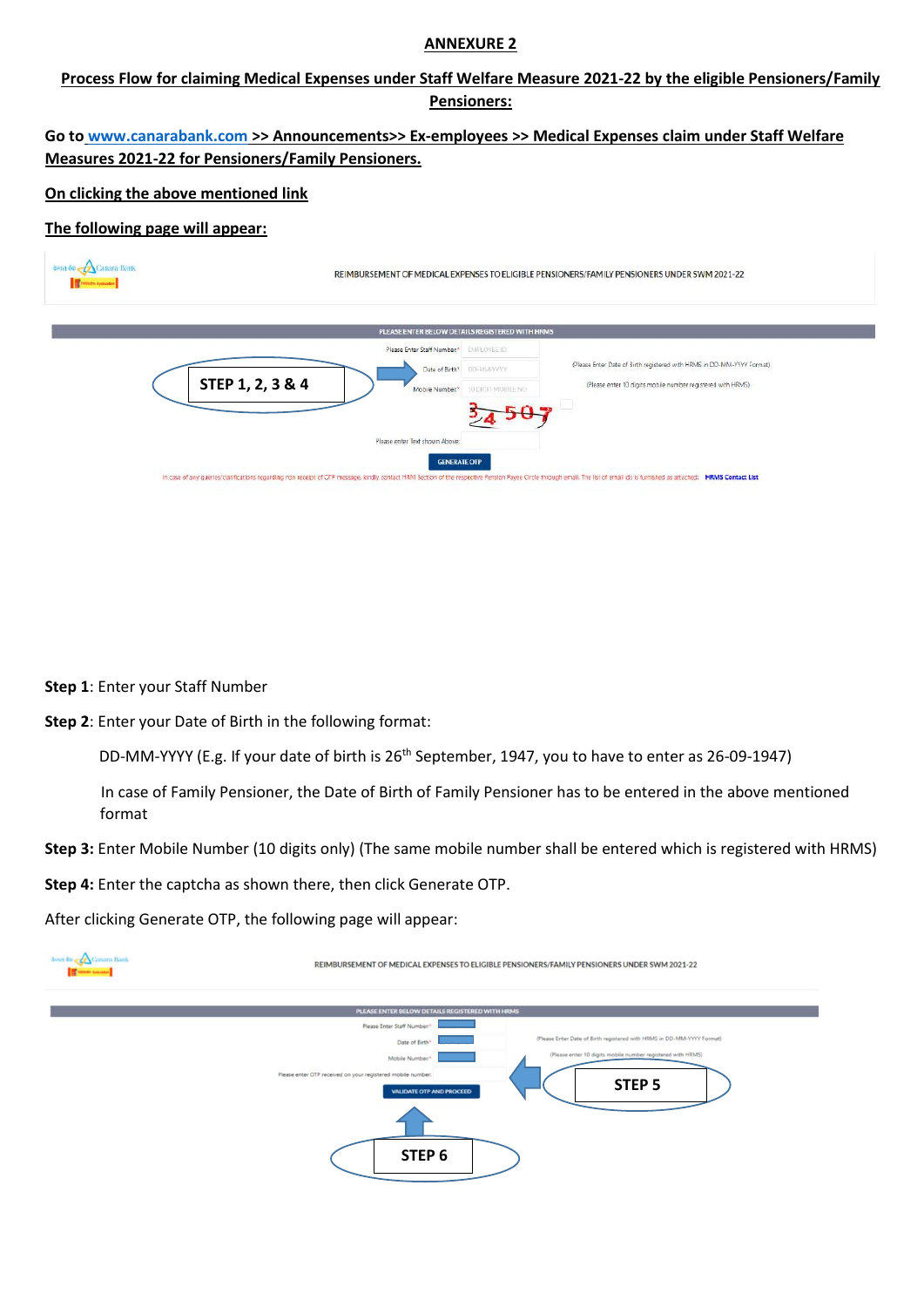### **Step 5:** Enter the OTP received in your Registered Mobile Number.

In case of any queries/clarifications regarding non receipt of OTP message, kindly contact HRM Section of the respective Pension Payee Circle through email. The list of email ids of SAS/HOSA/HRM Sections of Circle Offices is also furnished in the link named as **[HRMS Contact List](javascript:WebForm_DoPostBackWithOptions(new%20WebForm_PostBackOptions(%22ctl00$ContentPlaceHolder1$lnkbtn_ContactList%22,%20%22%22,%20true,%20%22%22,%20%22%22,%20false,%20true)))**. The Pensioner/Family Pensioner can click on the link and download the list, if required.

**Step 6:** After entering OTP, click on Validate OTP and Proceed.

Once clicked, the following page will appear:



**Step 7:** Check for the correctness of the details provided in the package.

**Step 8:** Select the TO Date from the drop down calendar provided therein.

**Step 9:** Enter the incurred amount towards cost of medical checkup, medicines (by default this is selected) or the amount incurred for Premium Paid towards Mediclaim Policy or IBA Medical Insurance Policy and select the radio buttons provided therein accordingly.

*(System will not allow to enter amount greater than eligible amount i.e. Rs. 3000 for Pensioners and Rs. 1000/- for Family Pensioners)*

**Step 10:** On entering all the required details and upon Clicking SUBMIT BUTTON, the following popup will appear:



**Step 11:** If you wish to submit the claim, click on **OK** Button and the claim will be submitted. If you wish to make modifications to the claim, click on **Cancel** and carry out the necessary modifications.